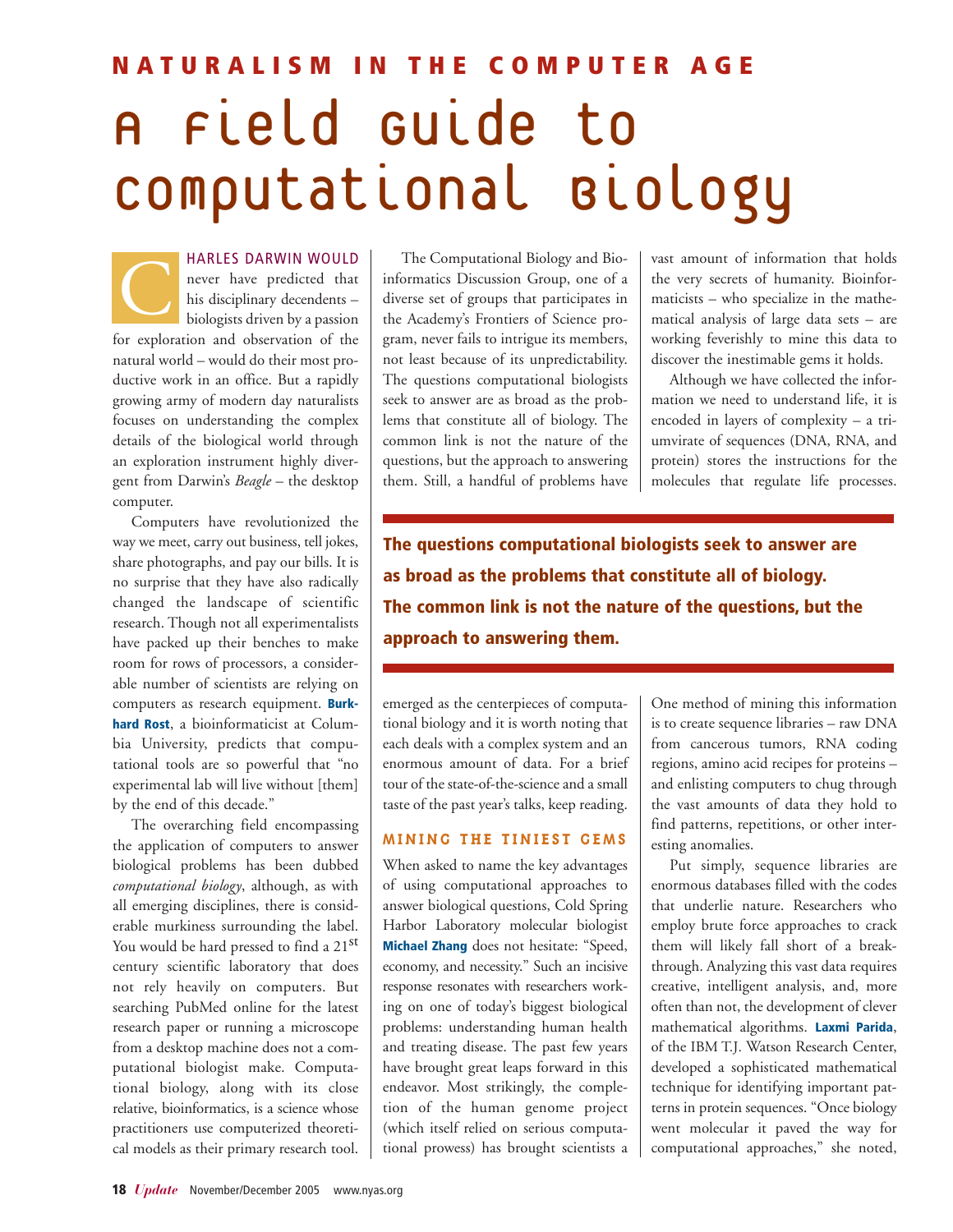alluding to the sequences of biological molecules that can easily be converted into digital strings of 1s and 0s for computers to read. Her statistical method seeks to demystify the large data set of protein sequences, which determines the ultimate structures and functions of the molecules responsible for the diversity of life.

Life's diversity is what inspires MIT's **Christopher Burge**, who uses messenger RNA libraries to understand the elusive rules of gene expression. To shed light on how a small set of genes is carefully regulated to achieve a wide range of purposes, Burge's lab set out to create a library of exonic splicing silencers – short strings of RNA that turn off a particular gene. Such a library provides scientists with a reference for understanding the vitally important RNA splicing code, which edits and translates DNA instructions into protein products. Powerful biological insight, like the peek of nature that Burge is privileged to view, has propelled scores of mathematicians and computer scientists to move into the world of biology, creating an explosion in the field of bioinformatics in recent years.

## **MODEL MOLECULE**

One of the classical rules of scientific research is that if you can replicate a phenomenon, then you truly understand it. Car mechanics well know that there is no better way to grasp the inner workings of an engine than to take one apart and then rebuild it. The most important machines in the world are proteins and nucleic acids, the molecules that direct life. Even though they are unimaginably small, they are orders of magnitude more intricate than any car engine. The size and complexity of objects worth understanding in biology render most of them impossible to comprehend through experimental tools.

This is where computers come in handy. With a few strokes on the keyboard – after some sophisticated programming – computational biologists can create models of interesting systems and simulate their activity. A movie of a protein folding into its native state can provide an incredible degree of insight into the function of a real protein, which can lead to the design of therapeutic drugs. Comments **Tamar Schlick**, an applied mathematician who directs the computational biology doctoral program at New York University: "Modeling and simulation allow us to experiment with situations that are unfeasible, too expensive, or too dangerous to explore in the wet laboratory."

Molecular modeling is one of the cornerstones of computational biology, evidenced by the number of scientists who speak on this topic to the discussion group. **Wilma Olson** of Rutgers University uses computational modeling to understand the physical and chemical properties of the nucleosome, a deformed region of the chromosomal scaffold. A theoretical model of the electrostatic interactions in chromosomes can be worked out with a pencil and paper: DNA's phosphate backbone is negatively charged and the amino acid side groups of histones (the nucleosome's protein components) are positive. Everybody knows that opposites attract, but try scaling up to take into account hundreds of thousands of atomic interactions and you will quickly run out of paper and patience. Utilizing computing power to get to the bottom of the nucleosome's architecture, Olson discovered that charge neutrality was not, as expected, the prevailing force dominating the deformation. In fact, the actual sequence of DNA seems to be encoded in order to best twist



www.nyas.org November/December 2005 *Update* **19**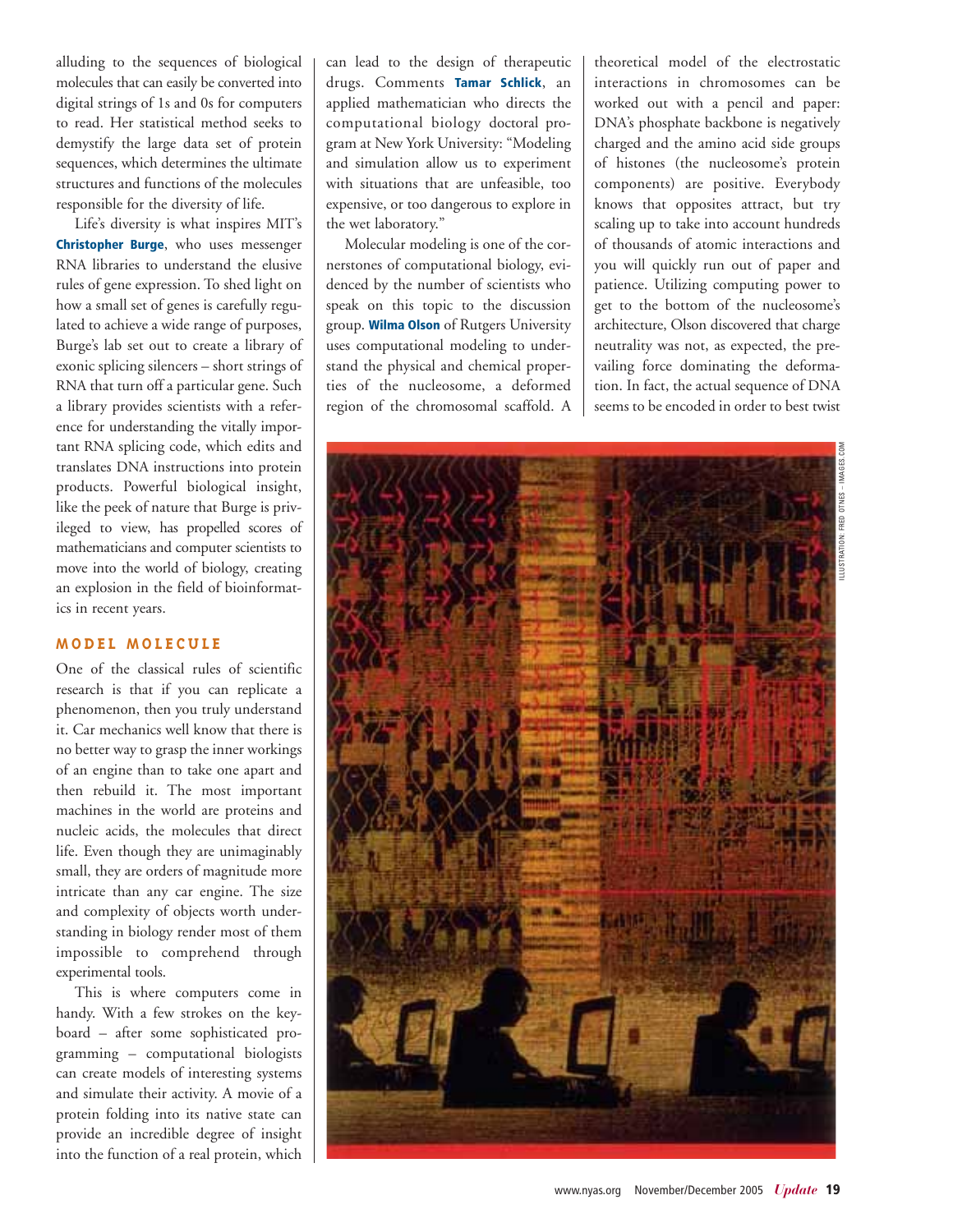

**Molecular modeling provides a view of molecules that are too tiny to see, even with a microscope. This protein-DNA complex (DNA polymerase beta with primer/ template DNA) was simulated by Tamar Schlick's computational biology group at NYU (by Ravi Radhakrishnan and Karunesh Arora) to understand at the atomic level the mechanisms that regulate fidelity, or the faithful duplication and repair of DNA.**

into the stable nucleosome structure.

In his presentation at the Academy, Princeton University's **Ned Wingreen** described a minimalist model he created to mimic protein folding. Where Olson focused on charge and the electrostatic forces inherent to nature's building blocks, Wingreen took into account only the hydrophobic effect, looking at how different protein residues interact with water. His goal was to determine the designability of protein structures, and his substantial approximations were justified when he compared his theoretical results to the structures of known proteins.

Wingreen's reductionism points to one of the key challenges in modeling: the three-way trade-off among the competing computational currencies of time, system size, and accuracy. Stating reasonable assumptions about the natural world that are accurate enough for your system of interest without being too computationally expensive is a central source of tension in computational biology. Just as Newton's simple laws of motion can pinpoint the arrival time of a transatlantic flight by considering the speed, distance, and frictional forces such as air resistance,

particular system is sometimes more of an art than a science.

Computational modeling is artistic in other ways, as anyone who has seen a molecular movie will affirm. Such colorful renderings provide a visual image of chemical events under experimental scrutiny as well as a mathematical model to explain confounding results. **Steven Schwartz**, a theoretical chemist at the

Albert Einstein College of Medicine, points out that computation does not only bolster experiment, but can also surpass discoveries at the bench. "There are some questions that just cannot be answered with experiment – the enzyme mechanism question is one where computation has brought basic new ideas to the field."

Likewise, predicting protein structures, a task that often daunts experimentalists, presents a fertile opportunity for computational biologists inter-

quantum mechanics provides us with a set of laws that can accurately predict the movement of molecules in the natural world. Unfortunately, the math that describes the interactions between particles is so intensive that it is not practical to simulate a biological system in all its glorious detail, unless you have several lifetimes to spare. Assumptions must be made, and determining what approximations are appropriate for answering a specific question about a ested in fighting diseases like cancer. **Ronald Dunbrack** of the Fox Chase Cancer Center tries to predict the unknown structures of proteins through a technique known as comparative modeling. Dunbrack pilfers theoretical methods from physics, computer science, mathematics, robotics, and quantum field theory, and cleverly applies them to better understand the molecular basis of cancer.

## **PLAYING BATTLESHIP IN THE GENE AGE**

One of the unparalleled successes of computational biology has been the development of the gene chip or microarray. Modeled on a silicon chip, this marvelous device separates individual genes or gene regions into the thousands of spots on a tiny grid that looks something like a Battleship gameboard. As researchers deposit DNA or RNA onto the chip, components line up specifically at the holes where similar DNA or RNA is located. This enables scientists to assess all the genome's DNA or all the RNA transcripts simultaneously, providing a genome-wide picture of gene expression. A microarray view of an individual's DNA can help decode which genes give rise to cancer or other diseases. Bioinformatics laboratories like that of **Olga Troyanskaya** at Princeton University, use microarrays to identify mutations in tumor DNA. Specifically, Troyanskaya searches for copy-number changes – nat-



**This microarray contains 6,000 spots, each of which holds a small gene region of the parasite Plasmodium falciparum, the cause of the most deadly form of human malaria. Joseph DeRisi at UCSF analyzes the lit regions on the chip to understand how genes are regulated.**